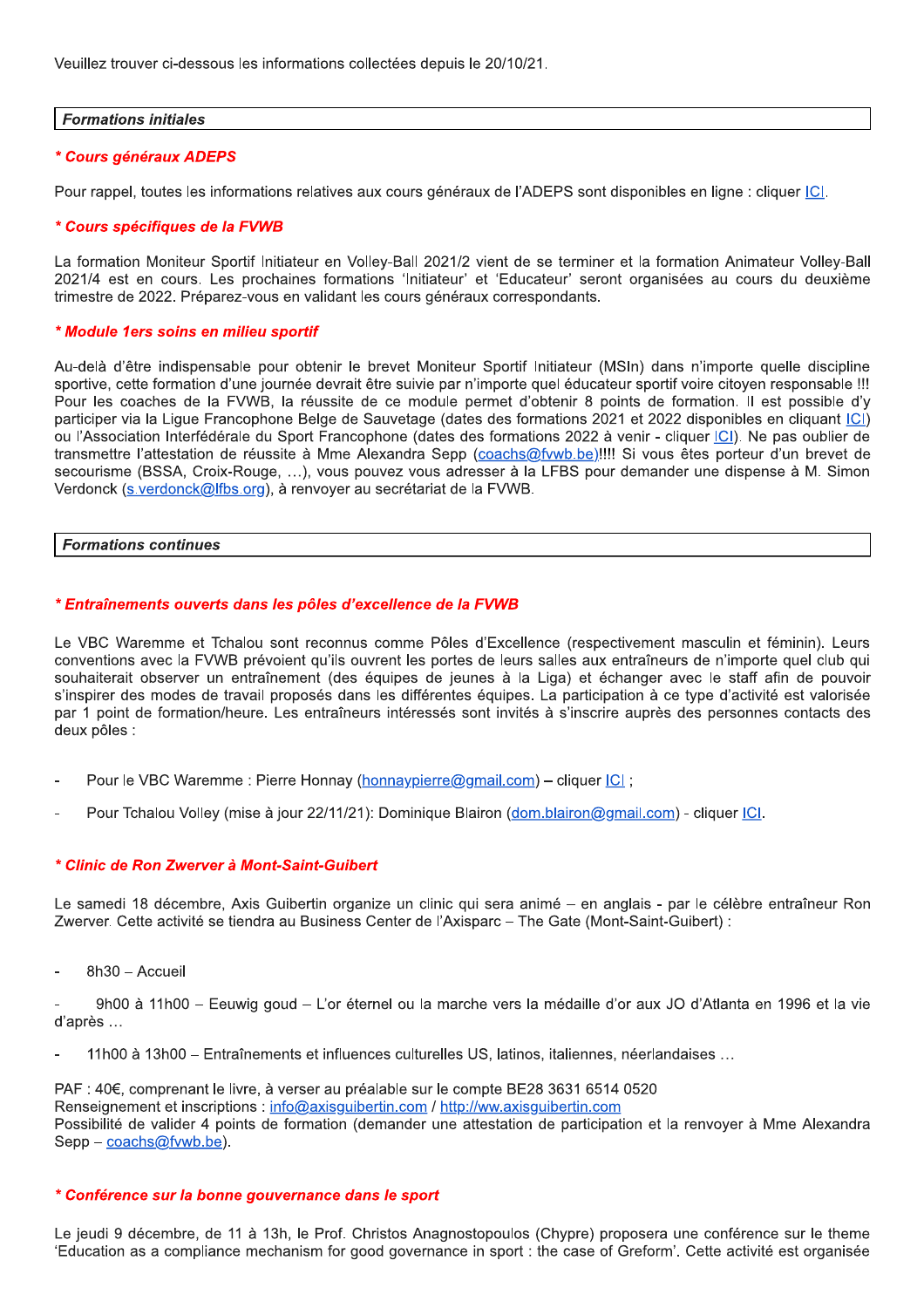de l'UCLouvain (Place par la FSM 19 1348 Louvain-la-Neuve). Renseignements Agora, à  $et$ Inscriptions: geraldine.zeimers@uclouvain.be. Possibilité de valider 2 points de formation (demander une attestation de participation et la renvoyer à Mme Alexandra Sepp - coachs@fvwb.be).

#### **Informations diverses**

### \* Un article du Dr Horst Baacke

Marie-Lise Lienard (Volley Club Masnuy) nous a transmis la traduction d'un article qu'elle avait trouvé sur le site www.italvolley.net et qui lui avait paru intéressant. Il s'agit d'une publication d'un grand nom du volley-ball, le Dr Horst Baacke, qui porte sur l'organisation des exercices et techniques d'entraînement dans notre discipline sportive. Le document peut être téléchargé en cliquant ICI.

#### \* Pour en savoir plus sur la 'Deliberate practice'

Au cours de ses interventions de fin octobre, à Waremme, le Dr Gylton Da Matta s'est référé de manière répétée au concept de 'Deliberate practice'. Il a été convenu que son travail à ce sujet serait mis à la disposition des entraîneurs (en anglais). Un lien a ainsi été créé : cliquer *ICI*.

#### \* Podcast Temps d'Arrêt avec Coach Frank

Après avoir défendu son doctorat (Université d'Ottawa, Canada) portant sur la formation des entraîneurs, François Rodrigue a créé une structure visant à accompagner les entraineurs sportifs de haute-performance dans leur développement professionnel. L'approche utilisée amène à développer un plan individualisé pour chacun des coaches afin de leur permettre de s'améliorer en fonction de son projet personnel. Parallèlement, ce chercheur a entrepris de combler le fossé entre les résultats des publications scientifiques et leur appropriation par les praticiens. Dans cette perspective, depuis juin 2020, il a lancé un podcast, Temps d'Arrêt, où il partage des échanges avec des experts des sciences du sport (conversations de 90 minutes) et des chroniques sur l'art du coaching (15 minutes avec des trucs pratiques). Actuellement, 59 séquences sont disponibles (en français). A découvrir en cliquant ICI.

# \* Agir pour l'égalité femmes-hommes dans le milieu sportif

La question des genres prend une place de plus en plus importante dans la société mais aussi dans le sport. Le Conseil de l'Europe propose un document présentant un certain nombre de dispositions concrètes susceptibles d'être utilisées sur le terrain et, notamment, dans les clubs. A découvrir en cliquant ICI. Chez nous, cette initiative peut être rapprochée de la création, en mars dernier, du mouvement #balancetonsport par les judokates Charline Van Snick et Lola Mansour. Celles-ci proposent une compilation de vidéos de témoignages de sportives professionnelles et amatrices dénonçant les violences subies dans le cadre du sport. Les vidéos sont disponibles sur les pages Facebook et Instagram et la chaîne YouTube de Charline Van Snick. A partager dans les clubs, pour vaincre ces attitudes et comportements qui empoisonnent la vie de trop de sportives !

# \* Un suivi personnalisé avec Enrique Pisani

En tant que consultant en volley-ball et spécialiste du mouvement humain. Enrique Pisani propose un accompagnement sur mesure à tout enseignant en Éducation physique, ainsi qu'à tout entraîneur ou coach, qu'il soit impliqué dans la formation de jeunes joueurs (structures de type "École de Jeunes") ou qu'il soit responsable de l'encadrement d'une équipe bien identifiée à quelque niveau que celle-ci évolue. Sur base de ses compétences et de son expérience, il peut (1) apporter son aide méthodologique dans l'approche d'un thème technique précis (service, attaque, réception, défense, passe, block) ; (2) développer des pistes pour individualiser, dans la séance, le travail à proposer à chaque joueur en fonction de son rôle (passeur, libéro, central, ...); (3) aider à la mise en place progressive des systèmes de jeu visant à améliorer l'efficacité collective dans un secteur de jeu bien précis (complexe 1/complexe 2). Si vous cherchez des réponses précises ou, de manière plus générale, désirez améliorer la qualité de votre encadrement, n'hésitez pas ... Toutes les infos liées aux modalités de mise en place de ces activités sont disponibles en cliquant [C].

#### \*Former les entraîneurs et les parents à un sport plus inclusif

L'International Council of Sport Science and Physical Education (ICSSPE) vient de mettre des ressources en ligne afin d'aider les entraîneurs et les parents qui souhaiteraient améliorer leurs connaissances et/ou rechercher des réponses aux actions à mettre en œuvre afin de mieux respecter les principes permettant de proposer un sport plus inclusif avec des enfants de moins de 12 ans. Des exemples de sujets abordés dans les modules (sous forme de diaporamas en anglais, allemand ou espagnol) : communication, empathie, reconnaissance et développement des